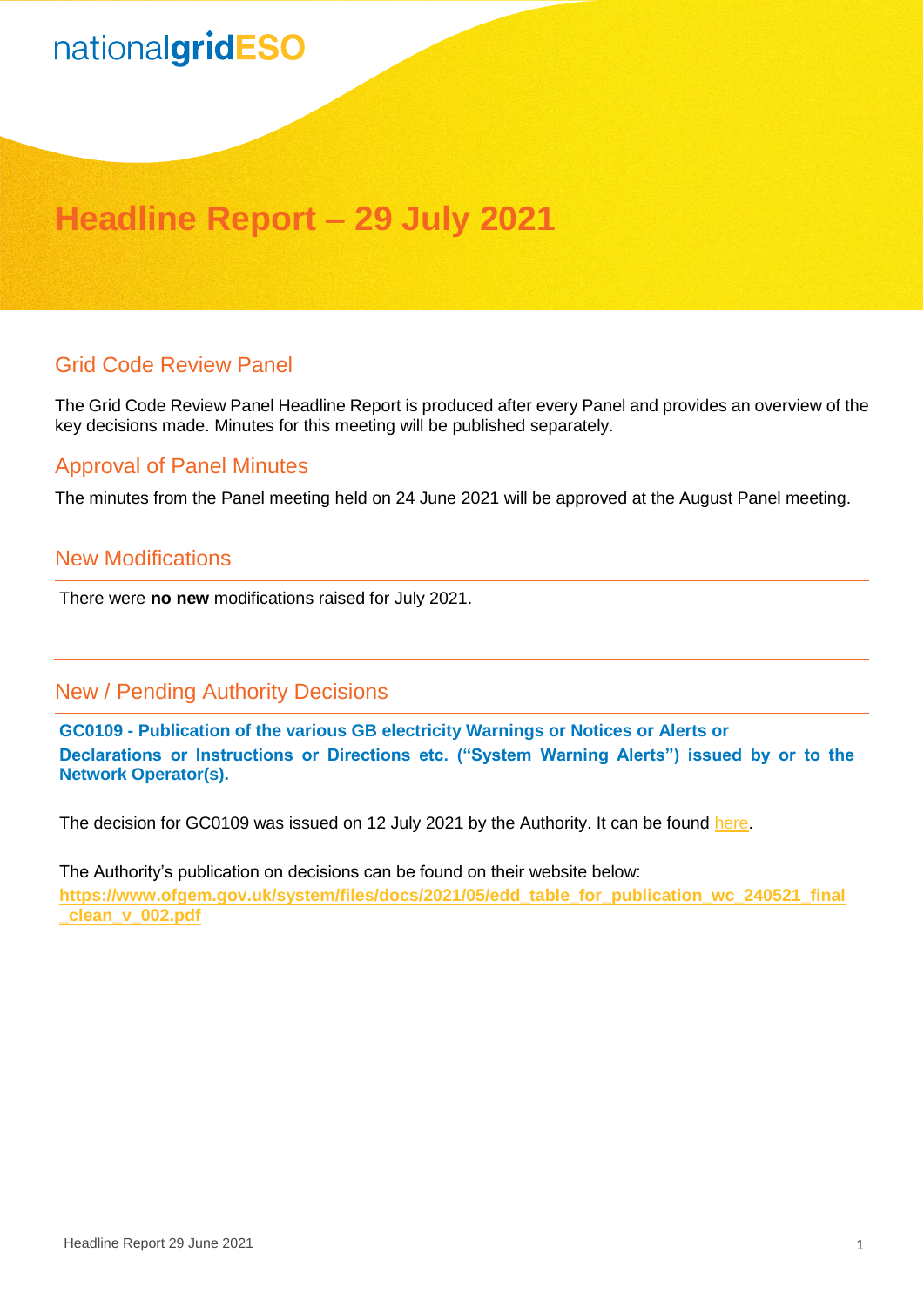## nationalgridESO

### Prioritisation Stack and inflight modifications

The Panel reviewed the Grid Code prioritisation stack and decided to place GC0151 at the top of the stack given that this is an urgent modification. No other changes were made.

| <b>Grid Code - Prioritisation Stack</b> | $\leftrightarrow 0$ |
|-----------------------------------------|---------------------|
|-----------------------------------------|---------------------|

| <b>Mod Number</b> | <b>Previous</b>     | <b>New Priority</b> | Change | <b>Title</b>                                                                                                                           |
|-------------------|---------------------|---------------------|--------|----------------------------------------------------------------------------------------------------------------------------------------|
|                   | <b>Priority No:</b> | <b>No</b>           |        |                                                                                                                                        |
| GC0151            | TBC                 |                     |        | Grid Code Compliance with Fault Ride Through Requirements                                                                              |
| GC0139            |                     | 2                   |        | Enhanced Planning Data Exchange to Facilitate Whole System Planning                                                                    |
| GC0141            | 2                   | 3                   |        | Compliance Processes and Modelling amendments following 9th August Power<br><b>Disruption</b>                                          |
| GC0138            | 3                   | 4                   |        | Compliance process technical improvements (EU and GB User)                                                                             |
| GC0137            | 4                   | 5                   |        | Minimum Specification Required for Provision of Virtual Synchronous Machine (VSM)<br><b>Capability</b>                                 |
| GC0117            | 5                   | 6                   |        | Improving transparency and consistency of access arrangements across GB by the<br>creation of a pan-GB commonality of PGM requirements |
| GC0148            | 6                   |                     |        | Implementation of EU Emergency and Restoration Code Phase II                                                                           |
| GC0146            |                     | 8                   |        | Solutions for frequency control of Power Park Modules                                                                                  |
| GC0140            | 8                   | 9                   |        | Grid Code Sandbox: enabling derogation from certain obligations to support small-<br>scale trials of innovative propositions           |
| GC0103            | 9                   | 10                  |        | The introduction of harmonised Applicable Electrical Standards<br>in GB to ensure compliance with the EU Connection Codes              |

The prioritisation for each modification can be found on the new version of the Modification Tracker. Please refer to latest Modification Tracker for an update on each in flight Modification. This is published monthly at <https://www.nationalgrideso.com/industry-information/codes> and will be next updated and published on 07 August 2021.

### Draft Final Modification Reports

There were **no DFMRs** presented to Panel for vote.